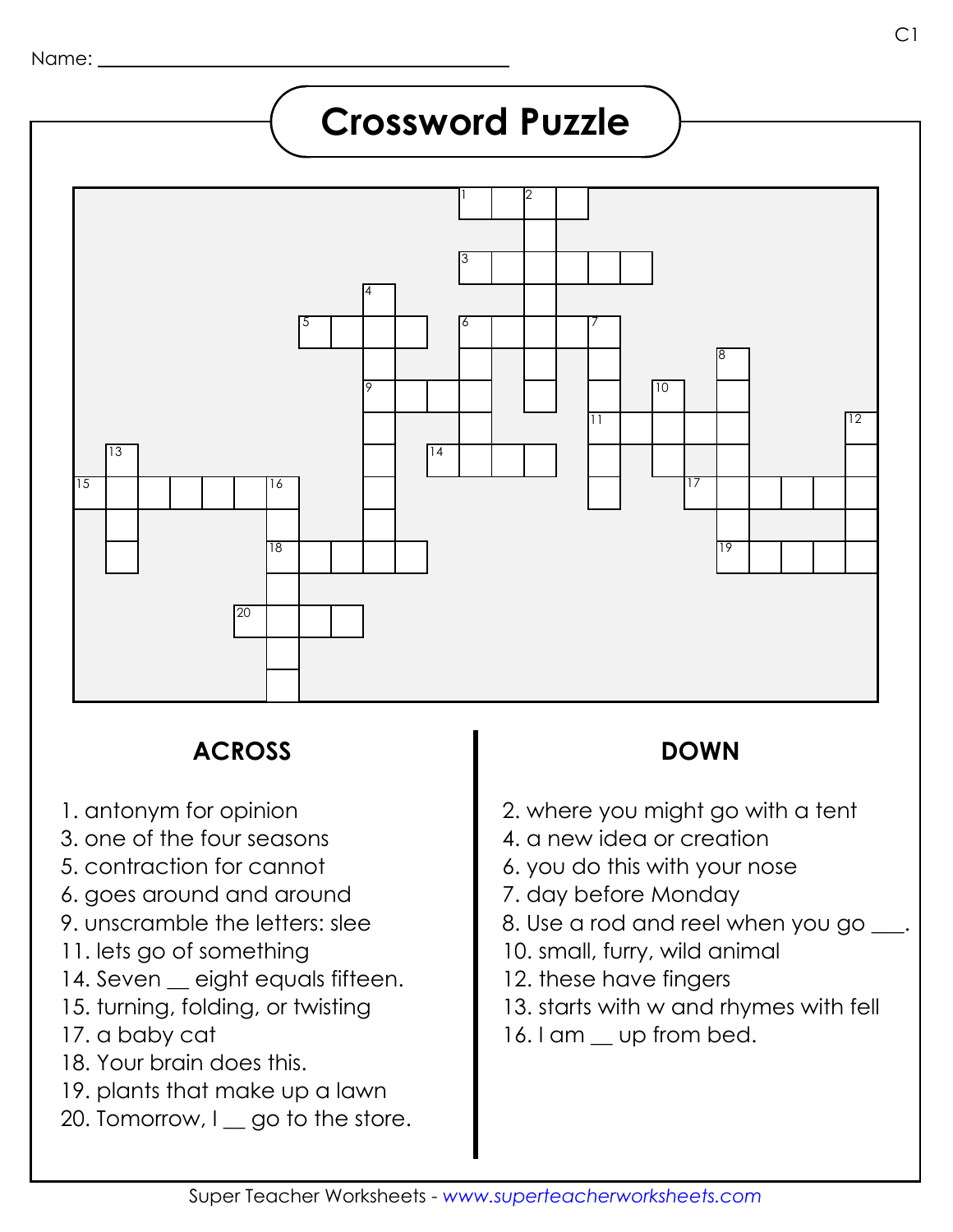## **Crossword Puzzle**

## Word Bank

| bending | fox       | smell  |
|---------|-----------|--------|
| camping | getting   | spins  |
| can't   | grass     | summer |
| drops   | hands     | sunday |
| else    | invention | think  |
| fact    | kitten    | well   |
| fishing | plus      | will   |
|         |           |        |